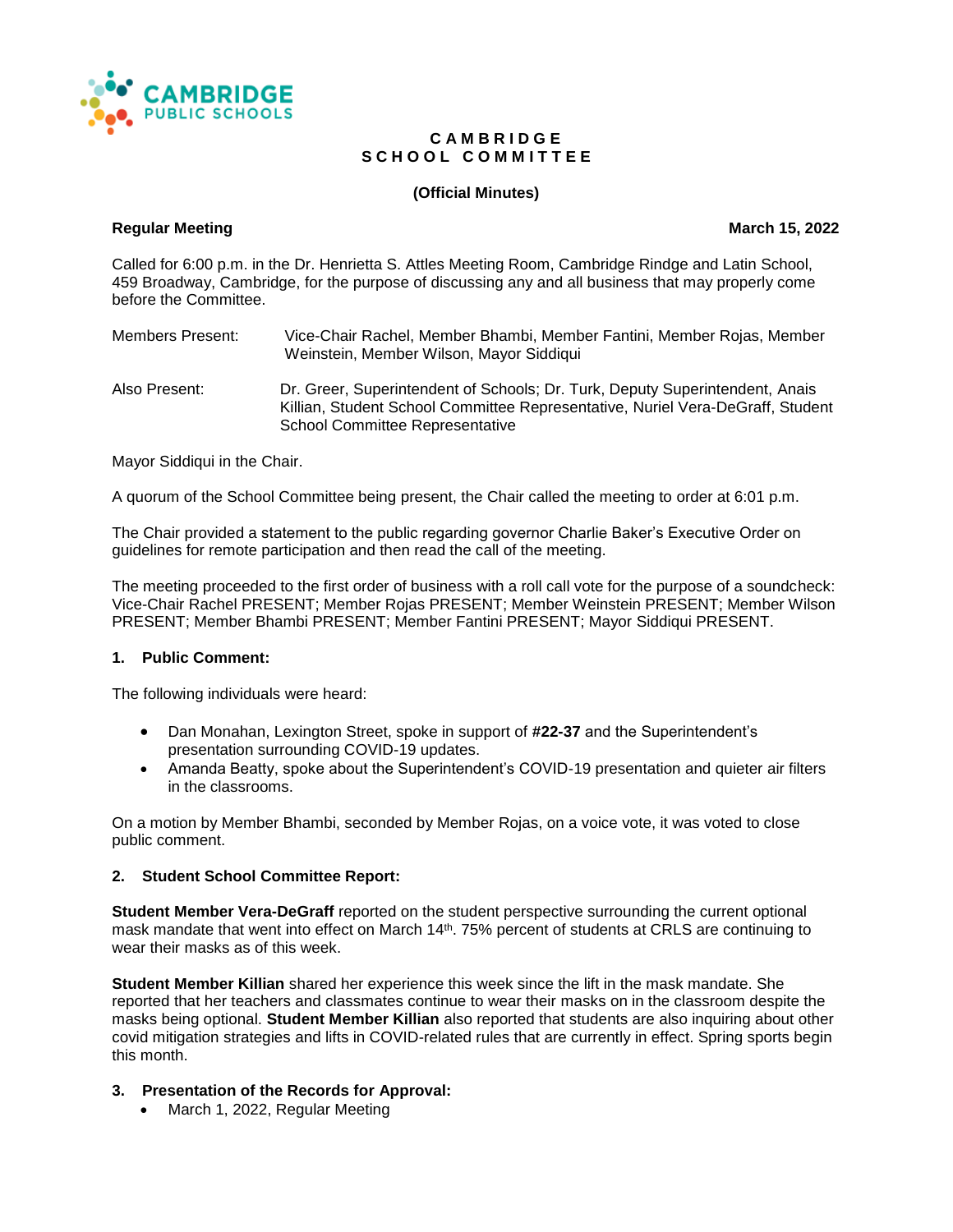On a motion by Vice-Chair Rachel, seconded by Member Weinstein, it was voted to accept the Minutes as presented via a voice vote.

- **4. Reconsiderations: None**
- **5. Unfinished Business/Calendar: None**
- **6. Awaiting Reports: None**
- **7. Superintendent's Agenda:**

#### **7a. Presentations:**

Mayor Siddiqui passed the floor to the Superintendent who led the first presentation of the evening that focused on COVID-19 updates. Deputy Superintendent Dr. Turk also presented. The full presentation can be found on the [website.](https://docs.google.com/presentation/d/1lHu0M_8VHTyvcns1uQDFWyz_BQKoUjsPBKPdTinuT6Q/edit?usp=sharing)

Key highlights of the presentation included goals and metrics from the Health and Safety Working Group on the best practices and mitigation strategies to update the current COVID policies and protocols which include:

- Guess access and parent meetings
- Before/after school events
- In school staff and student events
- Spectators/audiences
- Field trips
- Meals/snacks
- Booster/vaccination status

Dr. Brown was also on hand for the presentation and reported on the next steps the Health and Safety Working Group will take to update the COVID-19 Policy Manual. The Group will meet on Wednesday, March 16<sup>th</sup> for a robust discussion surrounding the update to current mitigation strategies.

Dr. Turk also highlighted the criteria the Health and Safety Working Group uses to make recommendations which include, guiding principles and goals, metrics, and mitigation strategies.

At the end of the presentation, Mayor Siddiqui opened the floor to the Committee members for questions and discussions.

**Member Rojas** inquired about the case rates in Cambridge and the differentiation between case numbers in higher education and the community case numbers and if there will still be updated metrics on current COVID cases in the district since contract tracing will no longer be implemented. Dr. Brown provided a brief response and mentioned that data provided by CPS is data delivered by the City's health department and that the district and Health and Safety Working Group are currently working on the best ways to provide data in place of universal contract tracing.

**Member Wilson** inquired about the school-based infection control teams and how are they utilized in assisting in recommendations and conversations with the Health and Safety Working Group. Dr. Turk responded that teachers in the working group serve as representatives for the school along with conversations between the Health and Safety Working Group and school principals.

**Vice-Chair Rachel** inquired if all goals listed in the presentation can be adopted and the reasons why Suffolk County pediatric data was included in the presentation but not Middlesex County data. Dr. Dobbleteen responded that the reason for the data at Suffolk County is because the city of Cambridge does not have pediatric hospitalization and children in the city most likely visit hospitals in Suffolk County.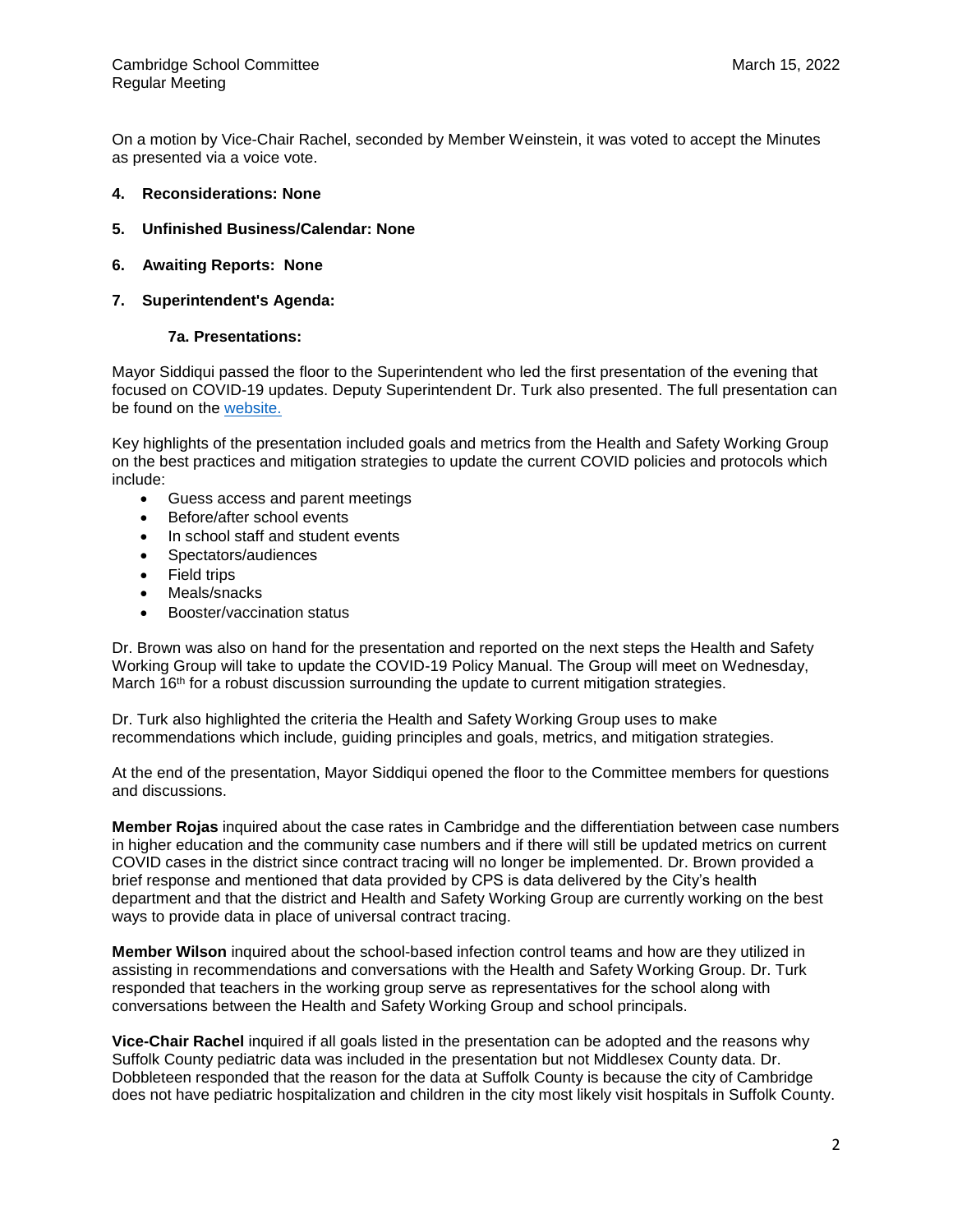**Vice-Chair Rachel** mentioned the importance of hospitalization for all levels including adult hospitalizations. Dr. Litchensen added that Suffolk County data is more relevant to the city based on location but Middlesex County data was also looked into and added further clarification on how the Health and Safety Working Group will use other metrics to monitor COVID data instead of contact tracing.

**Member Weinstein** inquired about student participation and staff/student vaccination rates in the testing program and if they will be used as criteria for the recommendations set by the Health and Safety Working Group in place of metrics. Dr. Turk responded that recommendations are made through metrics but based on Member Weinstein's questions, the Health and Safety Working Group should look into things to encourage vaccinations and support for testing. **Member Weinstein** also discussed ventilation and the current air scrubbers and the noise they provide. Dr. Turk responded that Facilities has been working hard to test and purchase "quieter" but effective air scrubbers for the district.

**Member Fantini** asked about community expectations regarding the timeline and process for recommendations made by the Health and Safety Working Group and any of the mitigation items specified in the presentation will be actionable soon. Dr. Turk clarified that the items listed in the presentation are more focus-based rather than action-based. She clarified that the Health and Safety Working Group's purpose is to make recommendations. They do not make decisions.

**Mayor Siddiqui** clarified that any recommendations from the Health and Safety Working Group will be shared with the community through the Superintendent.

The floor was turned over to Dr. Greer who introduced the *English Language Learner Presentation*, which was led by Ms. Beth Kershner. The full presentation can be found on the [website.](https://docs.google.com/presentation/d/1tuX8QKE3T4dyfOQbzV2LhfyC7A5e-2X0j11NvFPWgao/edit#slide=id.g35f391192_00)

After the presentation, Mayor Siddiqui opened the floor to the Committee for questions and discussion.

**Member Bhambi** inquired about the breakdown of top languages listed in the presentation and if those languages were at the top based on population size and the growth/proficiency numbers of the ACCESS test. Ms. Kershner responded that most students are either level one or two in proficiency and generally gain a level of proficiency each year.

**Member Rojas** inquired about what is being done by the district to value bilingual education and the importance of ensuring students utilize their native language. Ms. Kershner mentioned that the district can make more of an effort to promote dual language for ELL students at schools and in the district. **Member Rojas** also inquired about the bilingual immersion programs in the district. Ms. Kershner responded that the question can create more opportunities for creating more immersion programs but mentioned that education materials are hard to obtain for languages that aren't frequently used in the state.

**Vice-Chair Rachel** inquired about the dual language programs and the trend that seems to be that it is popular amongst English native speakers learning a new language, versus native foreign-language speakers learning English. Ms. Kershner mentioned that trend is more aligned with the OLA program and the reasoning behind the trend. Vice-Chair Rachel also inquired about ELPAC and suggestions the Committee can do to assist in community awareness.

**Member Weinstein** inquired if the district has greater demand for a bilingual program that cannot be met by the district. Ms. Kershner responded that there is a current waiting list so there is a demand. Member Weinstein also discussed the Look Act and the Seal of Biliteracy. Ms. Kershner briefly discussed the updates to the current Seal of Biliteracy program and the current challenges the district is facing regarding awarding eligible students a Seal of Biliteracy on their diplomas.

**Member Fantini** inquired about the demographics of current ELL students, the OLA program, opportunities for increasing foreign language classes/travel programs, and the district obtaining bilingual educators/teachers. Ms. Kershner will obtain more data on demographics to distribute to the members,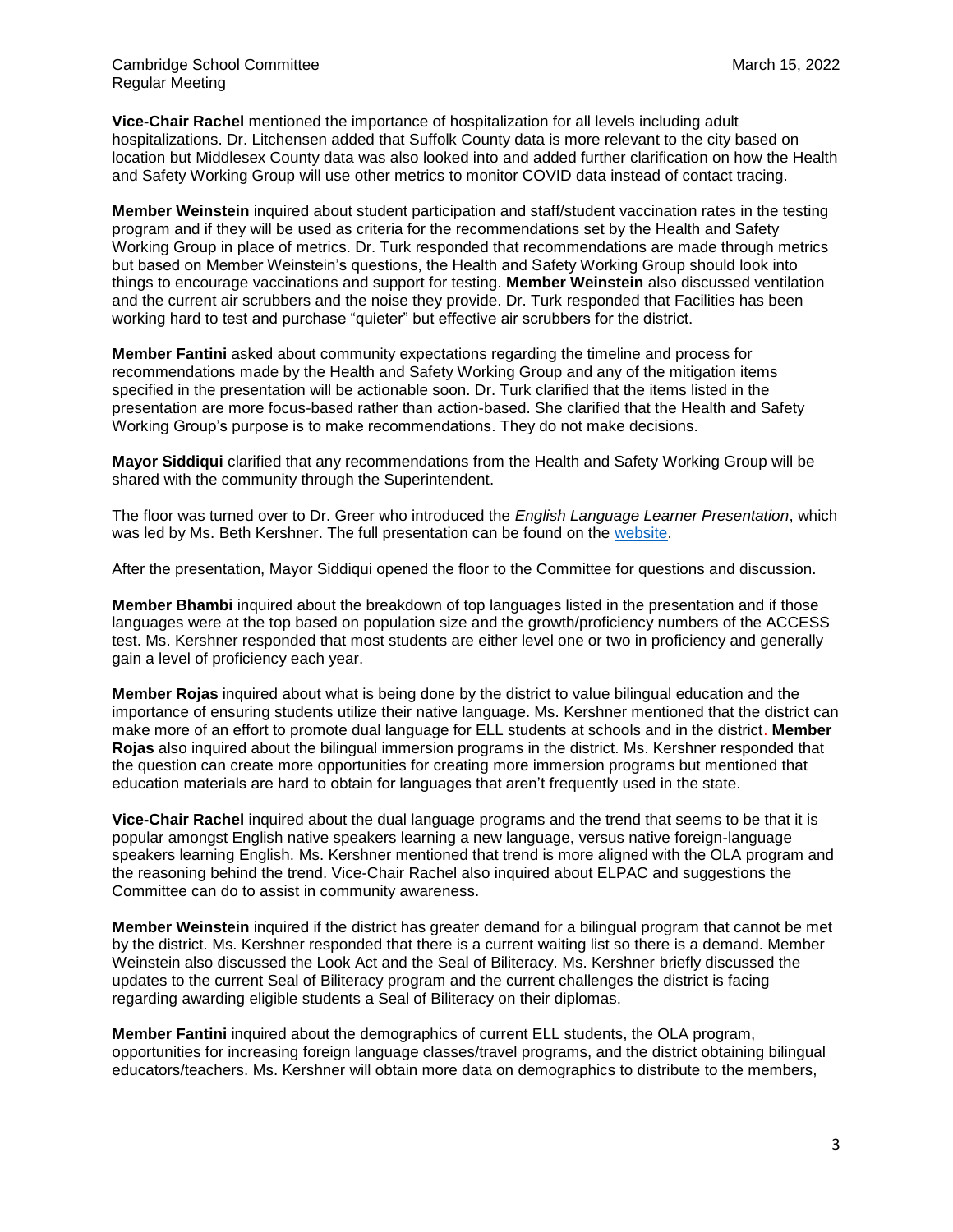**Student Member Killian** discussed the CRLS extension school and its current hybrid format. Dr. Turk provided the history of the extension school model and implementation which started through a grant. Dr, Greer also mentioned that the data is extremely favorable for the CRLS Extension School.

**Member Wilson** asked for clarification and background on the ACCESS test and if the test is a standardized test. Ms. Kershner provided more context on the ACCESS test and clarified that it is a standardized test in forty-two states for English language learners. The test accesses the academic English language across content areas in four domains –reading, writing, speaking, and listening. ELL students in K-12 take the test annually. The result of the test will assist the district in the proficiency levels of the students. Students who score 4.2 in proficiency are eligible to leave the ELL program**. Member Wilson** asked if the students who take the ACCESS test still have to take the MCAS. Students take both tests in a school year - the ACCESS test takes place in the Winter and MCAS in the spring. First-year students, new to the country do not take the ELA MCAS.

**Mayor Siddiqui** requested for any data surrounding the ELL program asked by Member Fantini, to be forwarded to the Superintendent, so she can share in the weekly.

# **7b. CPS District Plan: None**

#### **7c. Consent Agenda:**

Mayor Siddiqui removed **#22-37**.

On the following roll call vote, items **#22-38 through #22-42** were adopted: Vice-Chair Rachel YEA; Member Rojas ABSENT; Member Weinstein YEA; Member Wilson YEA; Member Bhambi YEA, Member Fantini YEA; Mayor Siddiqui YEA.

**#22-38, Day & Residential Program Services not Available from the Cambridge School Department**, be adopted as follows: that the School Committee contracts to the institutions as detailed in the list in amounts not to exceed the shown rates, funds to be provided from the General Fund and/or Grant Fund Budget, having been approved by the Operational Services Division of the laws of the Commonwealth of Massachusetts having been complied with:

| Program                    | # | Amount       |
|----------------------------|---|--------------|
| Day Program                | З | \$131,380.28 |
| <b>Residential Program</b> |   |              |
| 45 Day Program             |   |              |
| Total                      |   | \$131,380.28 |

**#22-39, Contract Award**, be adopted as follows: that the School Committee award a contract to the following vendor for fresh produce, funds to be provided from the General Fund Budget, Chapter 30B of the laws of the Commonwealth of Massachusetts having been complied with:

Guaranteed Fresh Produce, Inc., 35 Iyannough Road, Hyannis, for the period of March 16, 2022, to April 30, 2022, in the amount of \$35,303.75.

**#22-40, Contract Award,** be adopted as follows: that the School Committee award a contract to the following vendor for Special Education Staffing Services, funds to be provided from the General Fund Budget, Chapter 30B of the laws of the Commonwealth of Massachusetts having been complied with:

The Stepping Stones Group, 2568 Trailridge Drive East, Suite 100, Layfette, Co for the period of March 15, 2022, to June 30, 2022, in the amount of \$38,760.00.

**#22-41, Gifts/Miscellaneous Receipts**, be adopted as follows: that the School Committee accept and approve the following donation as described:

1. An in-kind donation of a Sharway standard violin made by an individual donor to the Visual & Performing Arts Department.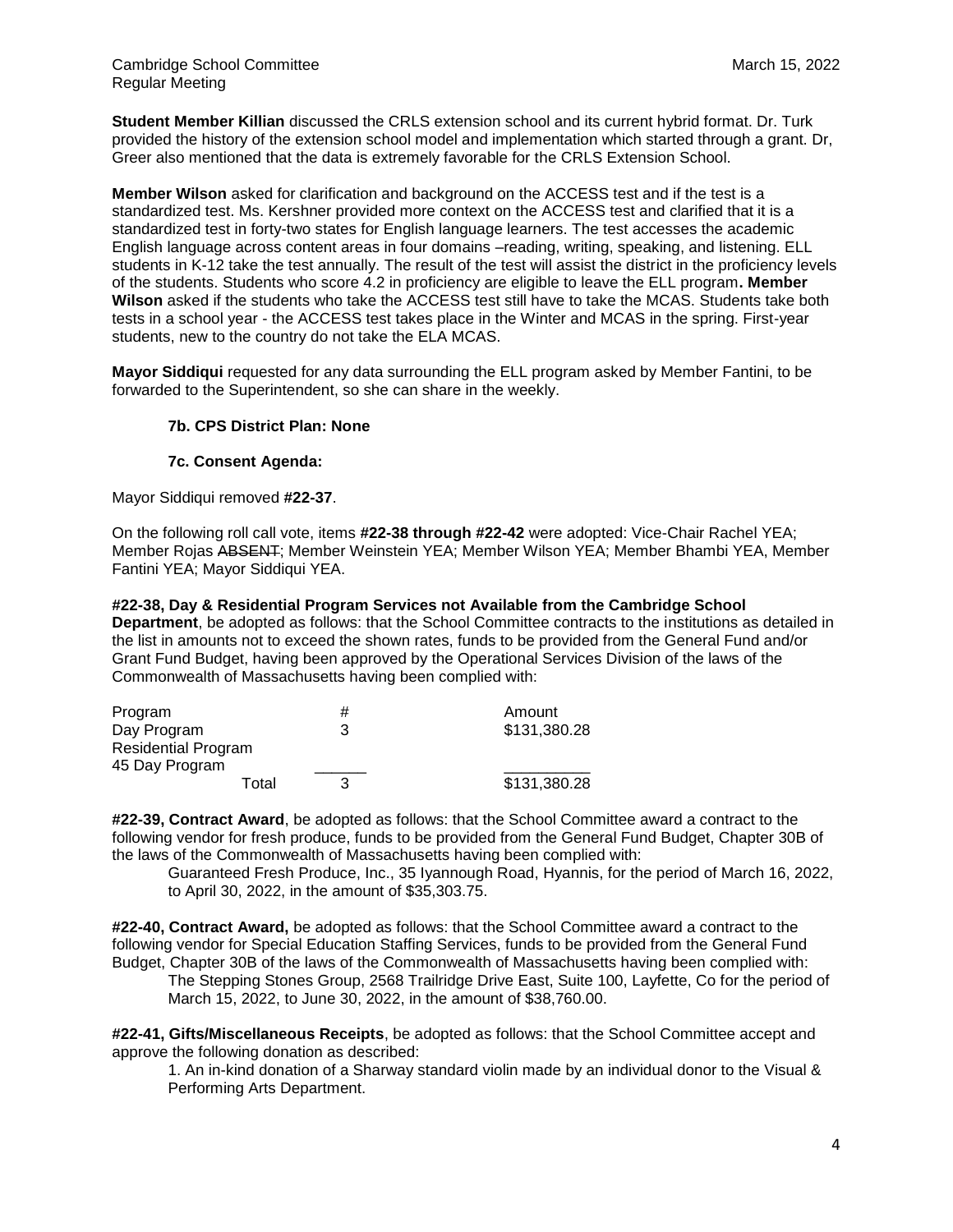**#22-42, Contract Award,** be adopted as follows: that the School Committee award a contract to the following vendor for Materials & Software, funds to be provided from the General Fund Budget, Chapter 30B of the laws of the Commonwealth of Massachusetts having been complied with:

NCS Pearson Inc., PO Box 599700, San Antonio, TX, for the period of September 1, 2021, to June 30, 2022, in the revised amount of \$33,382.18.

# **8. Non-Consent Agenda:**

**#22-37, Approval of Agreement Regarding Cambridge Education Association Unit E Educational Stipend for School Years 2019-2020 & 2020-2021,** be adopted as follows: That the School Committee ratify and approve the Agreement regarding the Cambridge Education Association Unit E Educational Stipend for Schools Years 2019-2020 and 2020-2021

A brief discussion followed on **#22-37**.

**Member Wilson** inquired about the funds for the recommendation and wherein the budget (accounts) will the stipend funds come out. Ms. Spinner responded that based on projections, these finds can be out of the district salary line. **Member Wilson** also inquired if the stipend will be paid for upcoming years. Ms. Spinner clarified that the funds are for previous years (due to being missed on the payroll side). The stipend for the current school year was paid in December 2021.

On the following roll call vote, **#22-37** was adopted: Vice-Chair Rachel YEA; Member Rojas YEA; Member Weinstein YEA; Member Wilson YEA; Member Bhambi YEA, Member Fantini YEA; Mayor Siddiqui YEA.

Member Rojas requested a suspension of the rules to be included in the roll call on the vote of the Contract Awards **#22-38** through **#22-42**.

On the following roll call vote, the rules were suspended for the purpose of adding Member Rojas to the Contract Awards **#22-38 through #22-42:** Vice-Chair Rachel YEA; Member Rojas YEA; Member Weinstein YEA; Member Wilson YEA; Member Bhambi YEA, Member Fantini YEA; Mayor Siddiqui YEA.

On the following roll call vote, Member Rojas was added to the vote **#22-38 through #22-42**: Vice-Chair Rachel YEA; Member Rojas YEA; Member Weinstein YEA; Member Wilson YEA; Member Bhambi YEA, Member Fantini YEA; Mayor Siddiqui YEA.

#### **9. School Committee Agenda (Policy Matters/Notifications/Requests for Information):**

#### **#22-43 Report of March 7, 2022, Special Education and Student Supports Sub-Committee**

A brief discussion followed on **#22-43**

On a motion by Member Wilson, seconded by Member Weinstein, **#22-43** was adopted via voice vote.

# **10. Resolutions (letters of congratulations, letters of condolence):**

#### **#22-44 Motion by Member Fantini**

WHEREAS: Mike Ananis, Executive Director of RSTA since 2004, will be retiring after eighteen years of exemplary service to our students; and

WHEREAS: Mike's career in education has spanned over fifty-one years in several school districts concluding in Cambridge, the city in which he was born and raised, growing up on Fayette Street and attending Longfellow school when it was a K-8 school and the city where his father also attended Cambridge Public Schools and graduated from Rindge Technical in 1933; and

WHEREAS: Mike is a distinguished graduate of Harvard College, where he was a senior on the undefeated football team that played Yale in 1968 in which Yale was heavily favored to win and led the game 29-13 in the last seconds, Harvard, tied the game scoring 16 points in the final 42 seconds; and WHEREAS: [The Harvard Crimson](https://en.wikipedia.org/wiki/The_Harvard_Crimson) declared victory with the headline, "Harvard Beats Yale 29–29" and this game would come to be known as "the most famous football game in Ivy League history"; and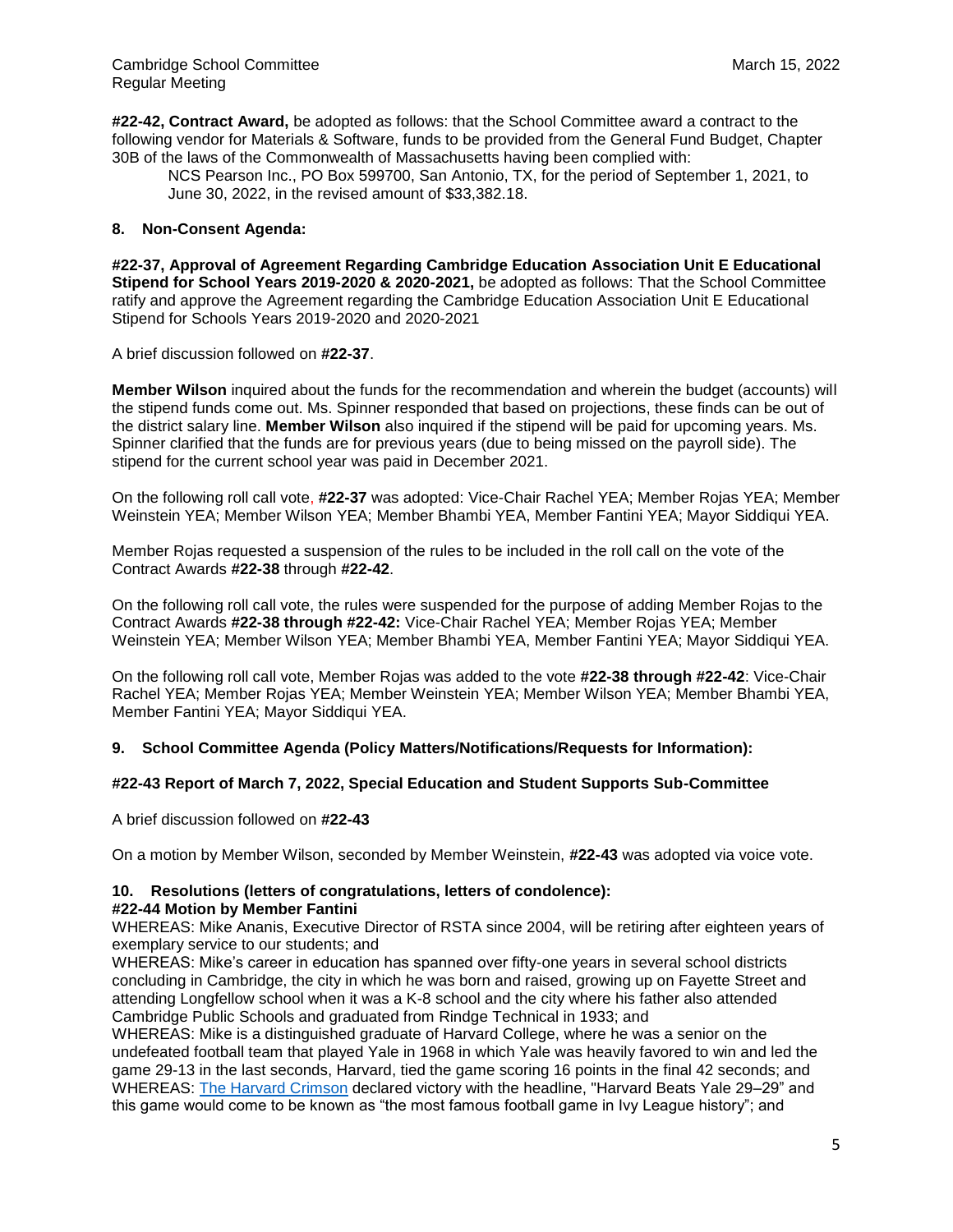WHEREAS: Mike was a 3-time All-Ivy and 2-time All-American lacrosse player for Harvard; and WHEREAS: Mike has actively supported the Rindge Alumni Association, the oldest public-school alumni association in the United States, by welcoming graduates to RSTA and sharing student accomplishments and awards with the Association, and being named an Honorary Member of the Rindge Tech Class of 1964; and

WHEREAS: During his tenure as the Executive Director of RSTA, Mike brought an impressive ability to strategically build community partnerships; and

WHEREAS: Mike has worked tirelessly to implement RSTA's mission and vision, and secured DESE approval of all 12 RSTA Chapter 74 programs, allowing students to explore potential careers and the twelve career pathways for students; and

WHEREAS: Mike has hired excellent staff and supported their development as professional teachers by his supervision and his providing of needed tools and materials to ensure their effective and efficient practice as educators; and

WHEREAS: Mike was instrumental in building not only the Biotechnology program at RSTA, bringing together a Program Advisory Committee with members of the Harvard, MIT, and the Cambridge biotech community, but also every one of the Program Advisory Committees for all 12 Chapter 74 programs whose job it was to support and guide the RSTA staff in keeping both equipment and curriculum up-todate; and

WHEREAS: Furthermore, Mike played an instrumental role in expanding Cooperative Education and other workplace learning activities which connected our students with practical opportunities in their chosen field especially in Health Assisting, Carpentry, Engineering, Early Education, and Creative Design; and

WHEREAS: Mike has earned the respect, admiration, and gratitude of so many throughout the Cambridge community and has made a lasting impact on our students by providing them with the knowledge of their chosen field with an emphasis on the development of future-oriented skills; now therefore be it

RESOLVED: That the School Committee extend its congratulations, thanks, and appreciation to Mike Ananis for his service to Cambridge Public Schools and wish him a joyful retirement; and be it further RESOLVED: That a formal copy of this Resolution be prepared by the Executive Secretary to the School Committee to be presented to Mike Ananis.

A brief discussion followed on **#22-44.**

On a motion by Member Fantini, seconded by Member Wilson, **#22-44** was adopted via a voice vote.

#### **#22-45 Joint Motion by Member Wilson, Mayor Siddiqui, Vice-Chair Rachel in collaboration with Student Member Killian and Member Vera-DeGraff**

WHEREAS: The Cambridge Rindge and Latin School (CRLS) provides a set of post-secondary scholarships that are open for any student to apply to; and

WHEREAS: There have often been access barriers regarding students' abilities to apply for said scholarships, such as lack of dedicated time, Wi-Fi access, and more; and

WHEREAS: For the past six years, community partners have united to run a scholarship workshop for CRLS seniors to alleviate some of these accessibility barriers; and

WHEREAS: Over fifty students attended the past scholarship workshop, held over the course of five weeks virtually; and

WHEREAS: This year and last year's workshop required extra coordination due to the nature of the COVID-19 pandemic and was presented with all of the complications that come with hosting an event on Zoom; and

WHEREAS: Multiple students were able to explore scholarship options, receive help editing their essays, and successfully submit their applications; now therefore be it

RESOLVED: That the Cambridge School Committee and Superintendent go on record extending their deepest gratitude to the community partners who assisted in creating a successful scholarship workshop, including The Work Force Program, EnRoot Education, Cambridge School Volunteers, uAspire, Breakthrough Greater Boston, and The Office of Workforce Development; and be it further